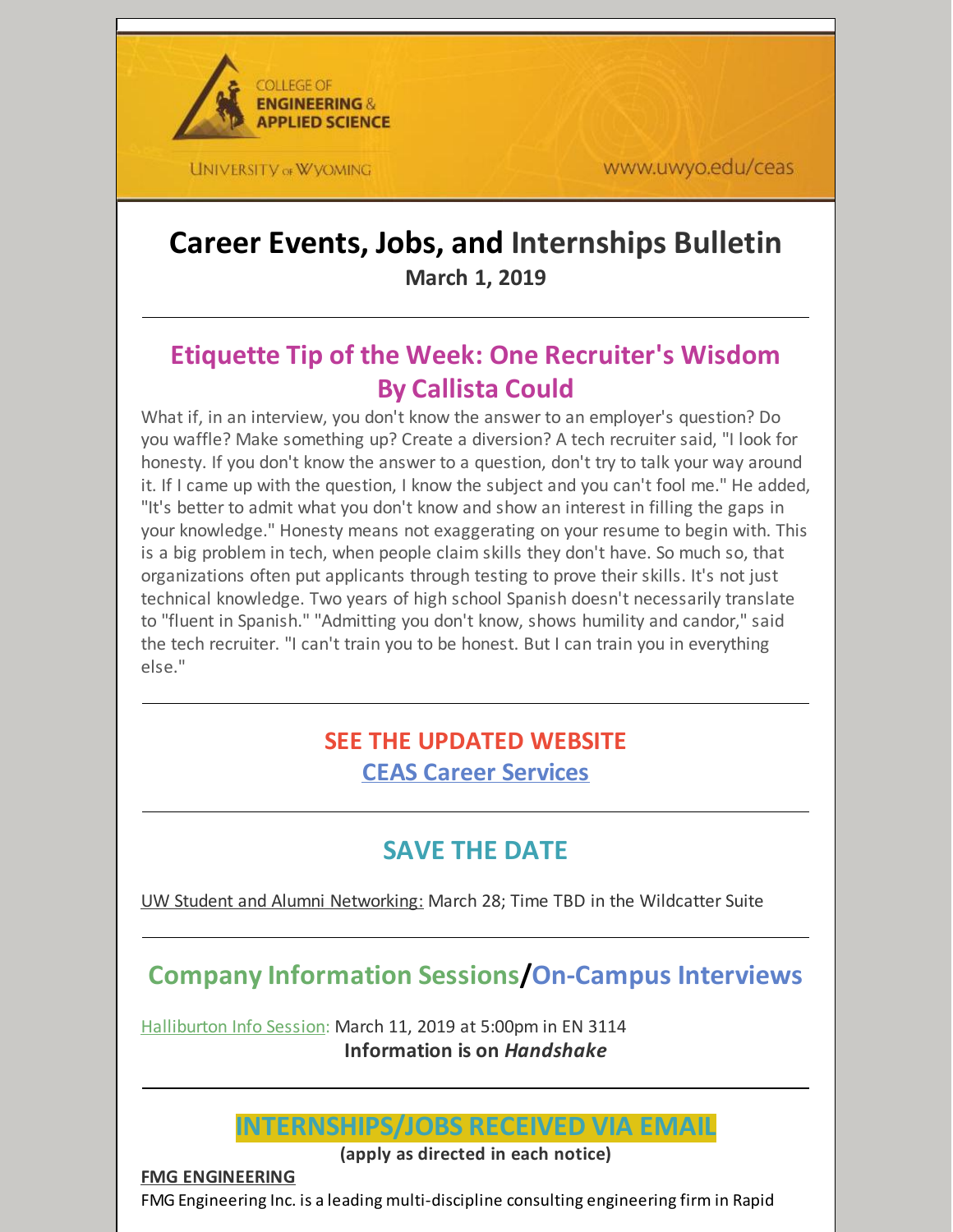City, SD. We have an opportunity for an entry-level, full-time, civil engineer to join our firm. Responsibilities will include civil design and construction observation and documentation. Familiarity with GIS, AutoCAD Civil 3D and Microstation preferred. Candidate will be expected to obtain SD PE. Send cover letter and resume to: **[info@fmgengineering.com](mailto:info@fmgengineering.com)**

[Visit](https://www.fmgengineering.com) **<https://www.fmgengineering.com>** for more [information.](https://www.fmgengineering.com)  $(3/1/19)$ 

#### **UW COLLEGE OF ENGINEERING AND APPLIED S IENCES**

Seeks a Conference Assistant for the Engineering Summer Program (ESP). ESP is a week long program that engages top high school students from across the nation in exploring academic and professional career opportunities in engineering. The program dates are June 16th through June 22nd, 2019. The deadline to apply is April 2, 2019. **To apply email resume and 300 word cover letter to tfreedman@uwyo.edu explaining why you are interested.**  $(3/1/19)$ 

## **US ARMY CORPS OF ENGINEERS**

The **US Army Corps of Engineers** has multiple civilian job opportunities including those for Architects, Civil Engineers, Electrical Engineers, Mechanical Engineers, etc. Learn more from this website **<https://www.usace.army.mil/>** and if interested in being considered for open positions, send your resume as an attachment to Jeffrey Kaiser, P. E. **[Jeffrey.B.Kaiser@usace.army.mil.](mailto:Jeffrey.B.Kaiser@usace.army.mil)** If wanting to find out more about the USACE, contact Jeff at his FE Warren office; phone numbers below. Jeff Kaiser, P.E.

Resident Engineer FE Warren Resident Office Phone: (307) 773-3006 Cell: (307) 630-1285 (3/1/19)

#### **E-470 PUBLIC HIGHWAY [AUTHORITY](https://files.constantcontact.com/b2624f04701/d8ffa485-930a-4ae4-b3f2-3f15ead3ca97.pdf) (Click to view Flier)**

**Seeking Interns for Summer 2019.** Hourly wage will be \$15.50 per hour. This is a temporary position with no benefits. Toll incurred while commuting to and from work will be reimbursed. **E-470 2018 Summer Internship [Presentation](https://www.youtube.com/watch?v=69y2FYAXa0M&feature=youtu.be) (w/ UW Student) Interested candidates should submit resume and a cover letter to [jkramer@e-470.com](mailto:jkramer@e-470.com)**

(3/1/19)

# **BNSF [RAILWAYS](https://files.constantcontact.com/b2624f04701/1c0af664-0eec-4323-8060-377a18974033.pdf) (Click to view Flier)**

Seeks Management Trainees (MT). They look for MTs in their Transportation, Engineering, and Mechanical Operations. MTs can expect about \$68,500 per year. **Apply online at [www.BNSF.com/Careers](http://www.bnsf.com/Careers)**  $(3/1/19)$ 

# **NAVAL NUCLEAR [LABORATORY](https://files.constantcontact.com/b2624f04701/16d9d4d4-3fea-4e92-b58d-597cf144e00e.pdf) (Click to view Fliers)**

Seeking interns for Summer 2020. NNL intern positions provide technical opportunities in challenging and diverse ranges of work assignments. NNL is the US Navy's trusted partner for superior propulsion design, technology, testing, training, and support. MUST HAVE US CITIZENSHIP. Open application dates are March 18- March 29, 2019. **To apply go to [NavalNuclearLab.energy.gov](http://navalnuclearlab.energy.gov)**  $(3/1/19)$ 

#### **FEDERAL HIGHWAY ADMINISTRATION**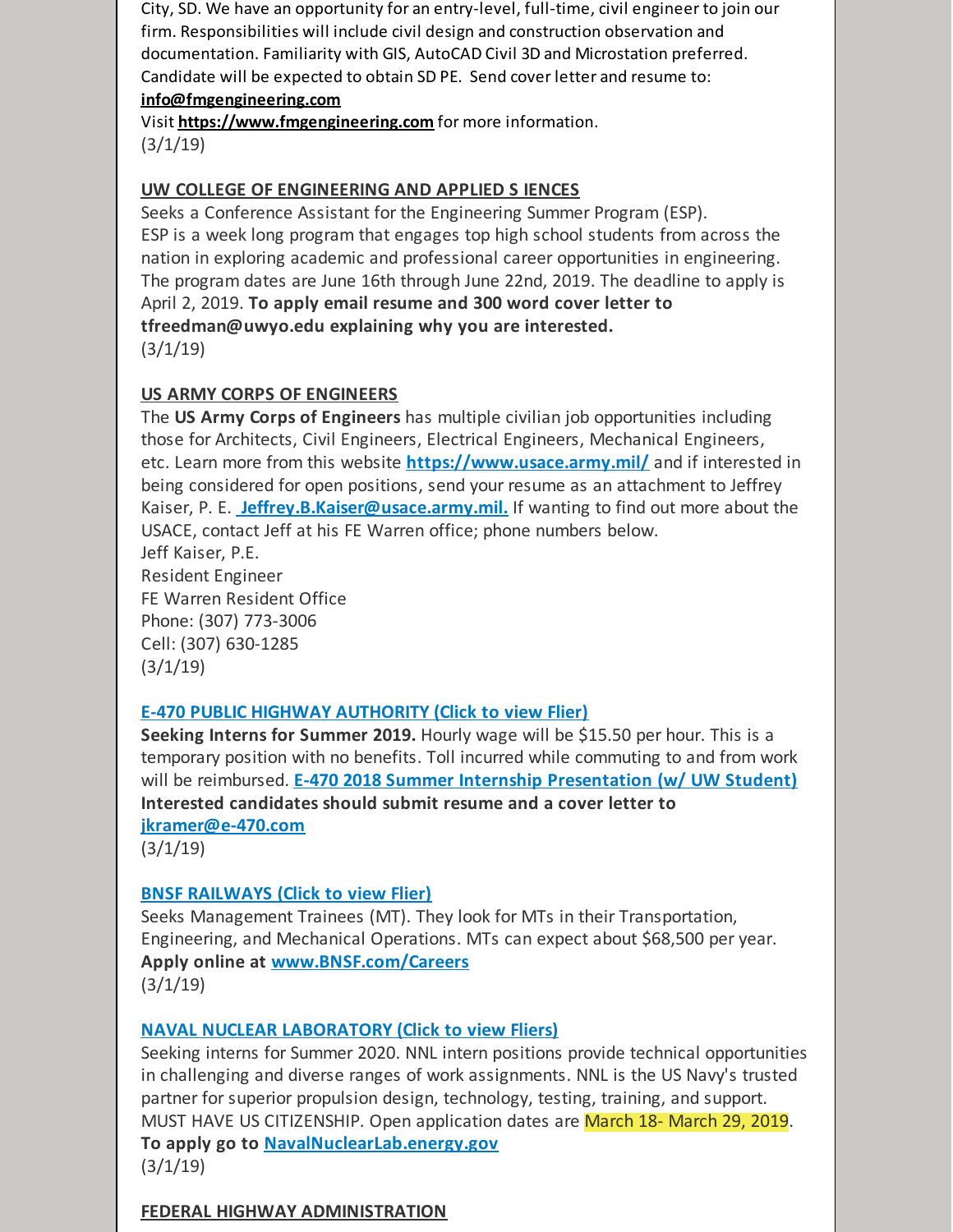Seeks recent college graduates in **Civil Engineering** for the Professional Development Program (PDP) in Montgomery, AL; Glastonbury, CT; Lakewood, CO; and Springfield, IL. The job announcement for applying is posted at USAJOBS at

**<https://www.usajobs.gov/GetJob/ViewDetails/525426300>** and closes **March 6, 2019**. It is open to individuals who have graduated from an accredited educational institute or certificate program within the last 2 years or 6 years for Veterans. U.S. citizenship is required. **If you have questions regarding the PDP position, contact Tracy Duval at [tracy.duval@dot.gov](mailto:tracy.duval@dot.gov).**

(3/1/19)

# **BUREAU OF LAND MANAGEMENT**

Seeks a Student Trainee for a Survey Aid position and a Survey Technician position, openings are located in Anchorage, Alaska. Includes base pay and locality pay, you will also receive a 3.74% cost of living allowance, subject to annual review, adjustment and gradual decrease. **To apply visit**

**<https://www.usajobs.gov/GetJob/ViewDetails/525305200> or <https://www.usajobs.gov/GetJob/ViewDetails/525334800>**  $(3/1/19)$ 

# **WYOMING PUBLIC MEDIA**

Seeks a Broadcasting Engineer to provide technical support to broadcast facilities in repair, maintenance, installation and modification of technical broadcasting equipment in the studio and at remote sites. **Complete the UW online application and upload the following for a complete application: cover letter, resume or C.V. and contact information for four work-related references. To view position and apply click [here](https://uwyo.taleo.net/careersection/00_ex/jobdetail.ftl?job=19000216&lang=en#.XE8yvOiKWuA.mailto).**

(2/22/19)

# **CLOUD PEAK ENERGY RESOURCES**

Seeks an **Electrical Engineering Intern** for Summer 2019. This internship allows you to experience how your chosen discipline of study is applied in the mining industry, gain exposure to Cloud Peak Energy culture, provides challenging projects and tasks to help build career portfolio, gives you the opportunity to build relationships and network with many professionals, provides excellent opportunity for earning income while learning in your discipline of study, and housing allowance while in the program.

**Send resumes to Shelly Rose at [Shelly.Rose@cldpk.com](mailto:Shelly.Rose@cldpk.com). Visit [www.cloudpeakenergy.com](http://www.cloudpeakenergy.com) for more information.** (2/22/19)

#### **[TUNGSTEN](https://files.constantcontact.com/b2624f04701/28fb3c24-0eec-4681-a480-d44dd2145f61.pptx) PARTS WYOMING (Click to view Flier)**

Has positions available for the Summer and/or for students while going to college. Available Positions;

- Material Handlers
- Machinist
- Quality Control Tech

**Print out an application at <https://www.tungstenheavypowder.com/Laramie/> then take it to 1665 Venture Drive, Laramie, Wyoming.** (2/22/19)

# **[SKYDEX](https://files.constantcontact.com/b2624f04701/47db4771-a2e0-48a2-b50f-b02f6eeff77c.docx) (Click to view Flier)**

Seeks someone with a **Masters in Mechanical Engineering** for a Vibration Engineering position. Master's degree preferred, minimum of bachelor's degree in Mechanical Engineering or similar with 3 years' experience in Mechanical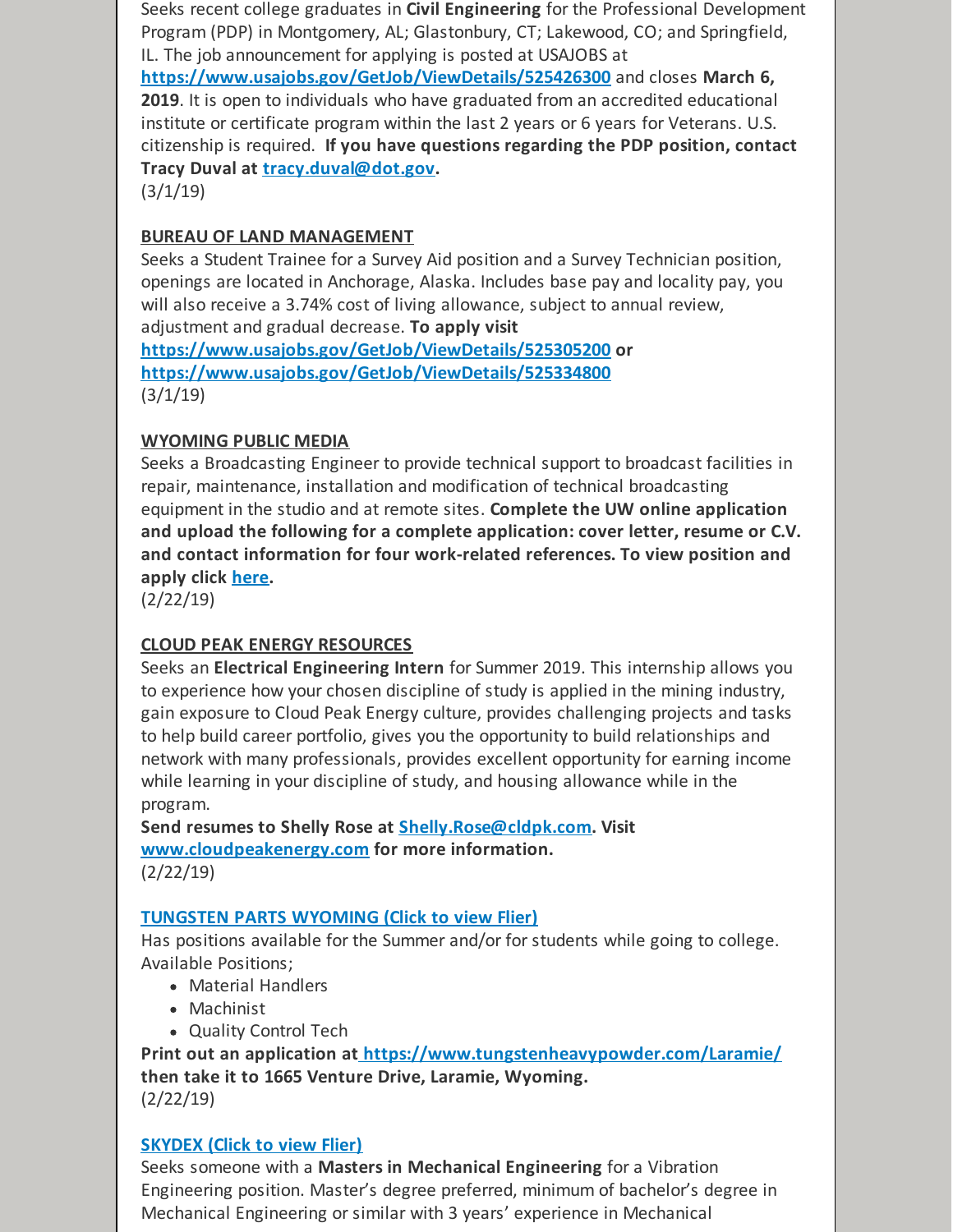Engineering, Plastics Engineering, Industrial Engineering, proficient in Matlab and/or Python, proficient with statistical data analysis, experience using specialized equipment to measure and analyze vibration, experienced in SolidWorks or similar CAD software, experience with design of experiments and testing, expert in Microsoft Excel, U.S. Citizen or U.S. Permanent Resident, ability to travel occasionally. **Please send resumes and cover letters to Jobs.Skydex@skydex.com** (2/22/19)

## **SINCLAIR [REFINING](mailto:Jobs.Skydex@skydex.com)**

Seeks a **Chemical Engineering** student for a Process Safety Engineering Position for Summer 2019 in Sinclair, Wyoming. **Skills & Requirements;** learn fundamentals of process equipment and process technology involved in modern petroleum refining, project evaluation and preparing cost estimates, reading, correcting, and documenting deficiencies of project drawings, participate in process risk assessment studies, assist refinery personnel in review, approval, and training of new refinery procedures and management systems, participate in project meetings associated with refinery change management process, follow-through on commitments made to others, create and maintain a neat, clean and well-organized and professional-looking work area, other duties as assigned by yoursupervisor. **Education/Experience;** Currently a full time student pursuing BS in Chemical Engineering. GPA of 3.0 or higher is required. Must have completed at least freshman year.

**Apply at [http://recruit.hirebridge.com/v3/Jobs/JobDetails.aspx?](http://recruit.hirebridge.com/v3/Jobs/JobDetails.aspx?jid=439621&cid=7858&locvalue=1012) jid=439621&cid=7858&locvalue=1012**

(2/22/19)

## **BSA [LIFESTRUCTURES](https://files.constantcontact.com/b2624f04701/abbb95fd-2d86-4fea-a7f3-0dfe93f4b13b.pdf) (Click to view Flier)**

Seeks **Electrical, Mechanical, and/or Architectural** engineering interns. Internships are 10-weeks long, and are available in Austin, TX; Denver, CO; Indianapolis, IN; Overland Parks, KS; Raleigh, NC; and St. Louis, MO. BSA LifeStructures will be on campus for the job fair on February 26, 2019.

**Apply now at [bsalifestructures.com/careers](http://bsalifestructures.com/careers).** (2/15/19)

#### **UNITED LAUNCH [ALLIANCE](https://files.constantcontact.com/b2624f04701/78915ab6-2800-4c83-8cdf-de051715f157.pdf) (Click to view Flier)**

#### **Are you interested in joining America's most experienced team of rocket scientists?**

ULA offers 10-week paid internships as well as full-time careers. To view available positions visit **[https://sjobs.brassring.com/TGnewUI/Search/Home/Home?](https://sjobs.brassring.com/TGnewUI/Search/Home/Home?partnerid=25628&siteid=5080#home) partnerid=25628&siteid=5080#home** (2/15/19)

# **CITY OF LARAMIE**

Seeks a **Civil Engineer** to play a key role in the success of the City's infrastructure projects. **Qualifications include;** Bachelor's degree in civil engineering from an accredited college, Wyoming Engineer-Intern (EI) certification, knowledge of civil engineering practices, proficiency in Civil 3D; bonus if you have experience in GIS. Salary can be expected to be between \$56,000 and \$84,000.

**To apply visit [https://wy-laramie2.civicplus.com/245/Current-Employment-](https://wy-laramie2.civicplus.com/245/Current-Employment-Opportunities)Opportunities**

(2/15/19)

# **KC HARVEY LLC**

Seeks a **Reclamation Technician** for a North Dakota location. **Applicants must** maintain a positive attitude, be willing to learn, and work well as part of a team, work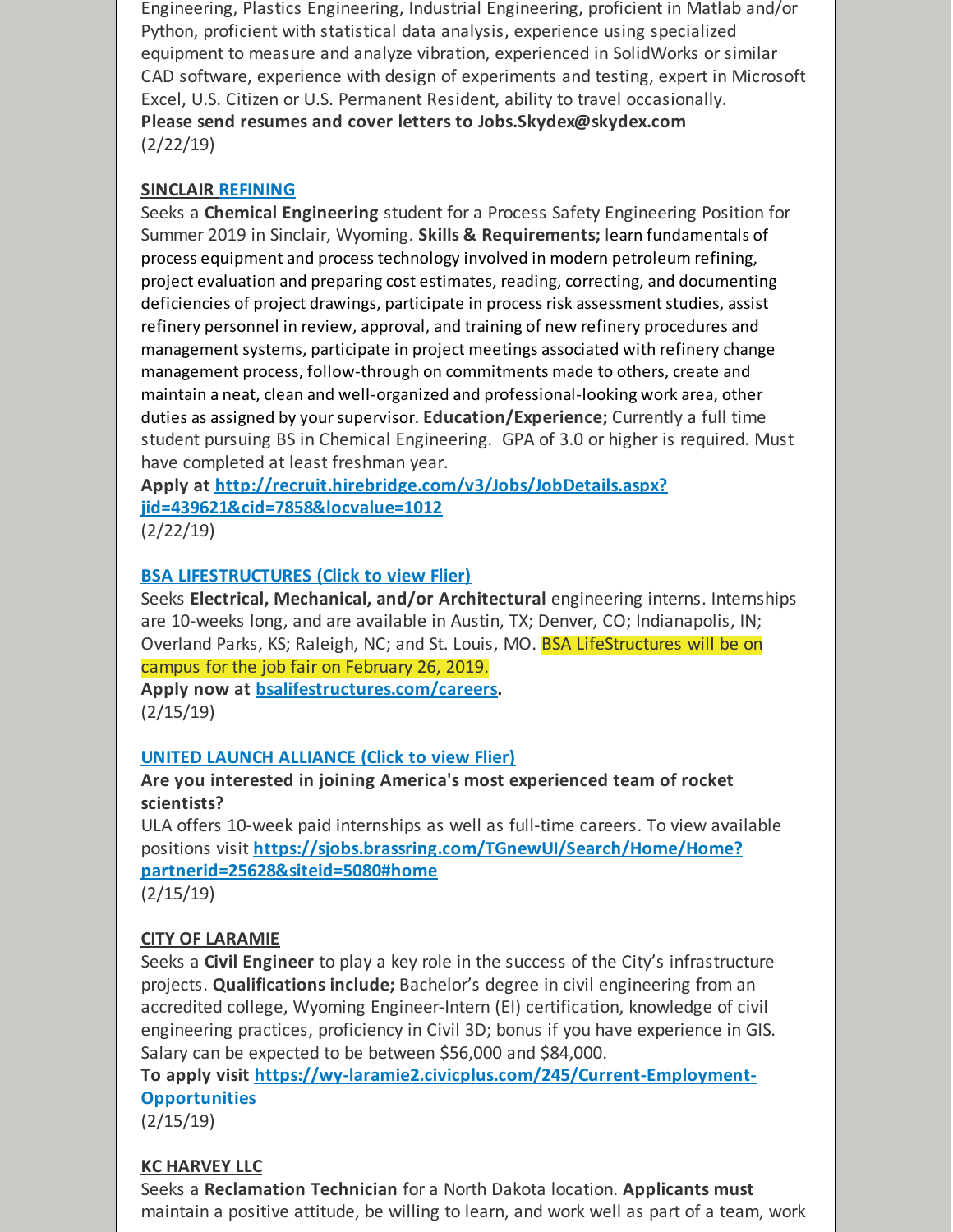long hours in the field- sometimes in inclement conditions, be able to lift up to 50 lbs, know how to use and interpret maps and GPS units, have experience driving pickup trucks and/or ATVs in off-road environments, maintain high standards of safety, have a clean driving record, participate in pre-employment drug and alcohol test, be willing to live in employee housing. **Preferred Skills and Experience;** Oil field experience, oil field safety training (i.e. OSHA, SafeLand, H2S, etc.), Commercial Driver's License (CDL). Positions are full time and seasonal, available from April through November 2019. Additional positions are open for current students beginning in mid-May until mid-August. **To apply, please submit a cover letter, resume and references to [careers@kcharvey.com](mailto:careers@kcharvey.com)**

(2/15/19)

#### **WESTERN RESEARCH INSTITUTE**

Seeking an intern at the Heavy Oil Technology Center(HOTC). HOTC is seeking a Chemical Engineering major for the Laramie location. **Minimum Requirements;** must be at least a Sophomore majoring in Chemical Engineering, with a GPA no lower than 2.5; possess engineering/mechanical skills, written and oral English communication skills, and Microsoft Office skills. **Submit resume via e-mail by March 29, 2019 to: Dr. Frank D. Guffey, HOTC Program Director, [fguffey@uwyo.edu](mailto:fguffey@uwyo.edu)** (2/8/19)

# ii handshake

**\*\*\*over 100 new jobs or internships are posted daily\*\*\***

**Companies recently postings**: **American Electric Power, Fast Enterprises, LLC, National Renewable Energy Laboratory, CrowdStrike, Inc., Space Dynamics Lab, BRS Architects, Tennessee State Government, Visa Inc., Ford Motor Company (and many more!)**

**Click on the [Handshake](http://www.uwyo.edu/aces/career-services/handshake.html) logo above and students use your UW username and password to sign-in; update your student profile if actively seeking employment opportunities**



**Self-directed career preparation modules (including resume/cover letter/interviewing/networking) Click on the [EPIC](http://www.uwyo.edu/aces/epic.html) logo above**

**students use your UW username and password to sign-in**